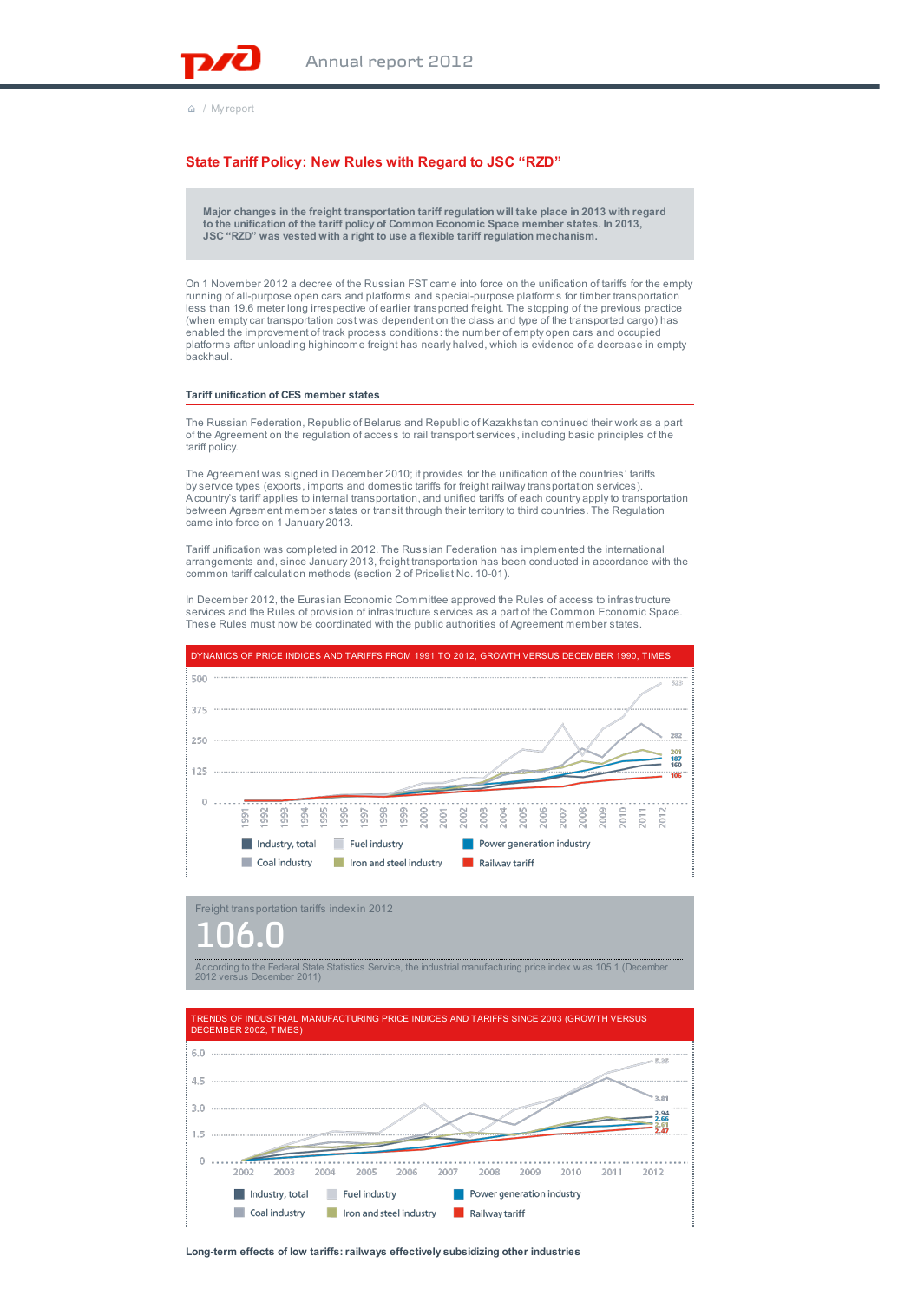Restrictive measures of tariff regulation still apply to federal rail transport. This has effectively led to a subsidy of other industries at the expense of railways and a shortage of investment resources in the rail transport industry. By way of comparison, from 1991 to 2012, the railway tariffs index was 106. Over the same period, industry prices increased:

**Long-term effects of low tariffs: railways effectively subsidizing other industries**

- verall, by 162 times;
- $\blacktriangleright$  in the fuel industry, by 561 times;
- $\blacktriangleright$  in the coal industry, by 320 times;
- $\blacktriangleright$  in the iron and steel industry, by 215 times;
- $\blacktriangleright$  in the power generation industry, by 176 times.

Shortage of investment resources required for the replacement and development of railway fixed assets has resulted in significant overload in many areas, resulting in difficulties for businesses.

In December 2012, Russian FST also issued decrees to approve the Guidelines for the determination of price limits (maximum and minimum) with regard to rail transport service tariffs, procedures and terms of use (determination, revision) of the rail transport service tariff level for freight transportation within price limits (maximum and minimum) and price limits for average network conditions.

In 2013, JSC "RZD", may use a flexible tariff regulation mechanism — from 0.872 to 1.134 (decree No. 423-t/3 dated 21 December 2012).

Pricelist No. 10-01 was supplemented with long-term exceptional tariffs to prevent any imbalance of the JSC "RZD" revenue base as a result of tariff unification by service types.

#### **Changes in freight and passenger transportation tariffs in 2012**

During 2012, the following tariffs were increased:

- $\blacktriangleright$  freight railway transportation (annual average increase of 6%);
- $\blacktriangleright$  long-distance passenger transportation in the regulated segment (couchette and general cars) +10%;
- $\blacktriangleright$  in the deregulated segment (saloon and sleeping cars) +5%.

For reference: in 2012, the consumer price index increased 5.1% (annual average).

Currently, the car component of third party-owned rolling stock use is not subject to regulation and is determined by them at their discretion. Current market prices resulted in an excess of the cost of freight transportation by third-party owned cars over the tariffs set out in Pricelist No. 10-01 for the public park.

### **Transport component cost of finished products is decreasing**

**Price inflation in most industries is rising more quickly than the railway price tariffs, which results in a decrease in the cost of the transport in the overall price of products transported by rail transport.**

At the same time, the share of logistic costs in Russia's GDP remains excessively high: about 20-24% against 10% in Western countries, which is, first of all, due to the out-of-date and inefficient organization of the internal logistics in companies and the whole transport and logistics system of Russia, large distances, irrational use of production facilities.

## **Transport component decrease in transported freight price from 2003 to 2012:**